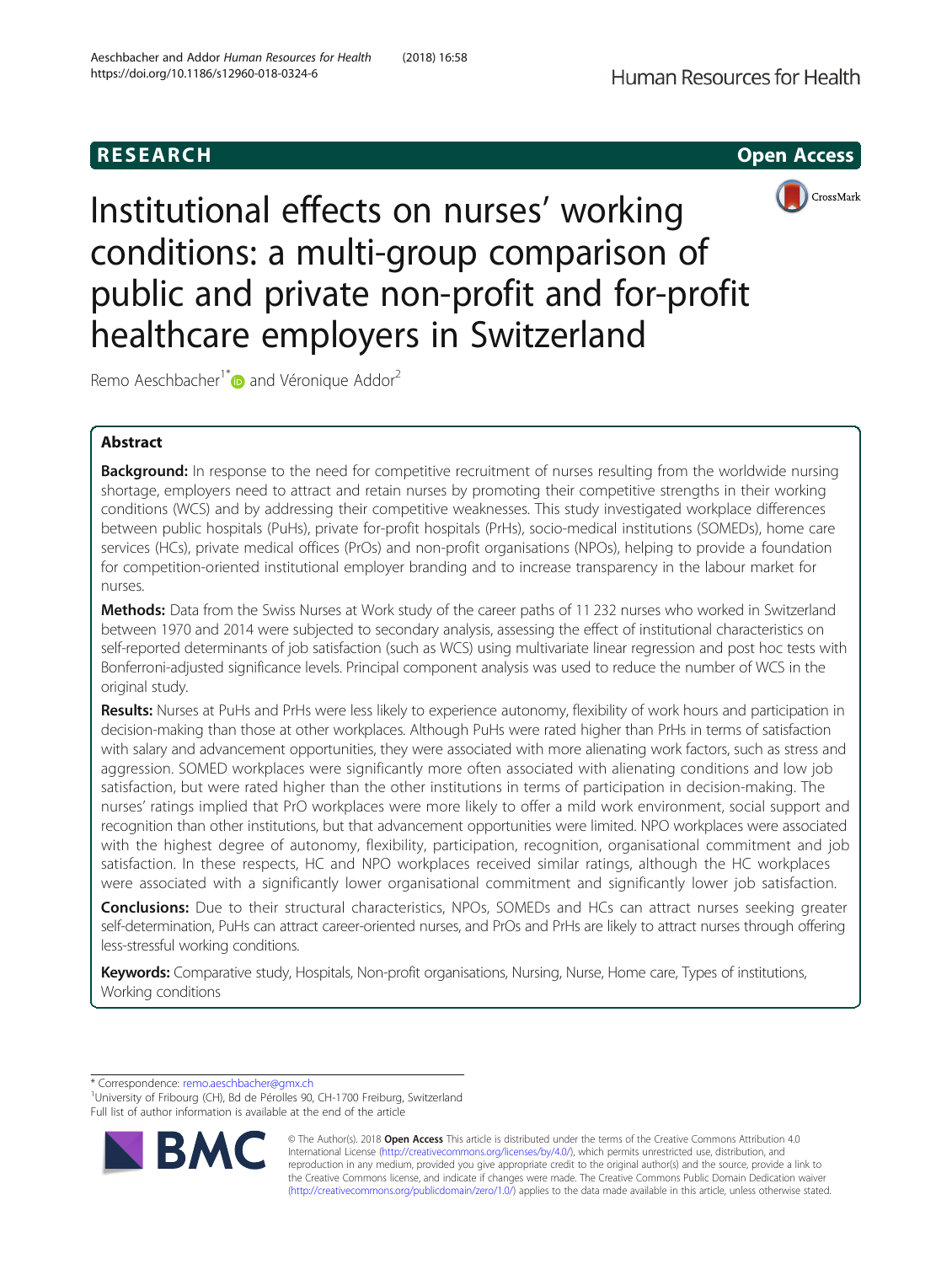## Background

## Study aims

Unlike other skilled professions, where staff shortages tend to be short-lived, the worldwide shortage of nurses has persisted. The reasons are diverse, but major factors include generational imbalances and training capacity problems which prevent the supply of labour catching up with the increased demand  $[1, 2]$  $[1, 2]$  $[1, 2]$  $[1, 2]$ . Retention of nurses is the most efficient measure to reduce the shortage [\[3](#page-8-0)], but a high turnover in the healthcare workforce is a problem worldwide. Work and nature of the work environment, which vary across institutional settings, are key factors, so working conditions (WCS) of nurses have received much research attention [\[4](#page-8-0)–[7](#page-8-0)].

However, these have often focussed on factors that affect the nursing workforce as a whole; few have compared WCS between different institutional settings to facilitate type-specific human resource management. The present study therefore focuses, from a management perspective, on how WCS varied across types of healthcare institutions in Switzerland. Switzerland has a highly developed healthcare system shaped by federalist policies, direct democracy and a managed competitive environment. The system ensures direct and immediate access to care, funded via mandatory health insurance. Life expectancy in Switzerland is among the highest in Europe and care quality is generally viewed to be good or very good [[8\]](#page-8-0).

The aims of this study were to identify the competitive strengths and weaknesses of specific types of organisations with regard to nurses' WCS and to explore the potential for improved setting-specific human resource management. The study addressed these aims through an explorative secondary analysis of the extensive experience captured by the comprehensive Swiss Nurses at Work study. This included six main types of nurses' employers. By distinguishing these, the present study overcomes the traditional approach of two- or three-group comparisons, contributing to a foundation for sharper, organisation-specific institutional employer branding.

#### Literature review

Studies of WCS in nursing have compared various sizes of organisations (e.g. hospitals vs. outpatient care), types of treatment (e.g. critical care vs. medical–surgical care vs. step-down units and challenging vs. non-challenging patients) and ownership types (private for-profit vs. private non-profit vs. public institutions). These will be considered in turn.

Compared with those working in smaller settings, nurses in larger organisations experience more work strain and burnout  $[9-14]$  $[9-14]$  $[9-14]$  $[9-14]$ , as well as reporting greater burden [[15\]](#page-8-0), less autonomy and participation and more regulation  $[11, 16]$  $[11, 16]$  $[11, 16]$  $[11, 16]$ . Communication is less favourable and nurses are less likely to perceive that patients are provided with appropriate psychosocial care and more likely to perceive that patients are discharged too early [[15\]](#page-8-0). Nurses at larger institutions are more likely to report their work as less meaningful [[17\]](#page-8-0) and to have less organisational commitment [[11\]](#page-8-0) and higher job dis-satisfaction and greater intention to leave [\[14,](#page-8-0) [18](#page-8-0)–[20](#page-8-0)]. Nurse turnover is higher in larger units [\[21](#page-8-0)].

Geriatric care and caring for patients who display aggressive, disruptive or responsive behaviour are associated with greater work strain, burnout and dissatisfaction, less support between colleagues and increased intention to leave [\[10,](#page-8-0) [16,](#page-8-0) [22](#page-8-0)–[27\]](#page-8-0). Conversely, nurses in geriatric care showed higher professional identification and organisational commitment [[11](#page-8-0)].

Compared with those working in stationary treatment and outpatient care, nurses in home care experience less work strain, burnout and job dissatisfaction [[11](#page-8-0), [13,](#page-8-0) [23](#page-8-0)], less regulation and greater independence [\[11](#page-8-0), [17\]](#page-8-0); they also have more focussed and rewarding patient relationships  $[11]$  $[11]$  and potentially a better team climate  $[28]$  $[28]$  and they are more likely to consider their work meaningful [[17,](#page-8-0) [29\]](#page-8-0). Nurses in home care, outpatient and day-care services are less likely to quit than nurses in stationary treatment [[19](#page-8-0)–[21](#page-8-0)]. Nurses working in paediatric and critical care units report more favourable working environments and higher job satisfaction than nurses working in medical-surgical and step-down units [[30,](#page-8-0) [31\]](#page-8-0).

Private sector nurses receive greater recognition than those in the public sector  $[16]$  $[16]$  $[16]$  and are more satisfied with their supervision, more committed to their work and have higher morale [[32\]](#page-8-0). Nurses at private hospitals have a smaller administrative workload than those at public hospitals [\[15](#page-8-0)] and they experience less violence [[33\]](#page-8-0); however, they are less satisfied with their salary [[16\]](#page-8-0) and private hospitals offer less good training and career opportunities [[34\]](#page-8-0). Private sector nurses in low-income and middle-income countries experience less stress [[35](#page-9-0)], higher employment benefits and greater recognition than those in the public sector [\[36\]](#page-9-0), reporting less burnout, better care quality and higher job satisfaction [\[37](#page-9-0)–[39\]](#page-9-0). In these countries, private organisations tend to provide poorer patient outcomes than public organisations, but offer greater timeliness and hospitality to patients [\[40](#page-9-0)].

Nurses in for-profit organisations are faced with lower staffing levels [\[41](#page-9-0)], report higher burnout levels [[42\]](#page-9-0) and have lower wages [[43\]](#page-9-0). For-profit organisations provide lower care quality [[44](#page-9-0)–[46](#page-9-0)] and, generally, their staff perceive less job autonomy and report lower job satisfaction [[47,](#page-9-0) [48](#page-9-0)]. Working in non-profit hospitals is associated with a higher degree of organisational commitment than working in public and private for-profit hospitals [\[49](#page-9-0)].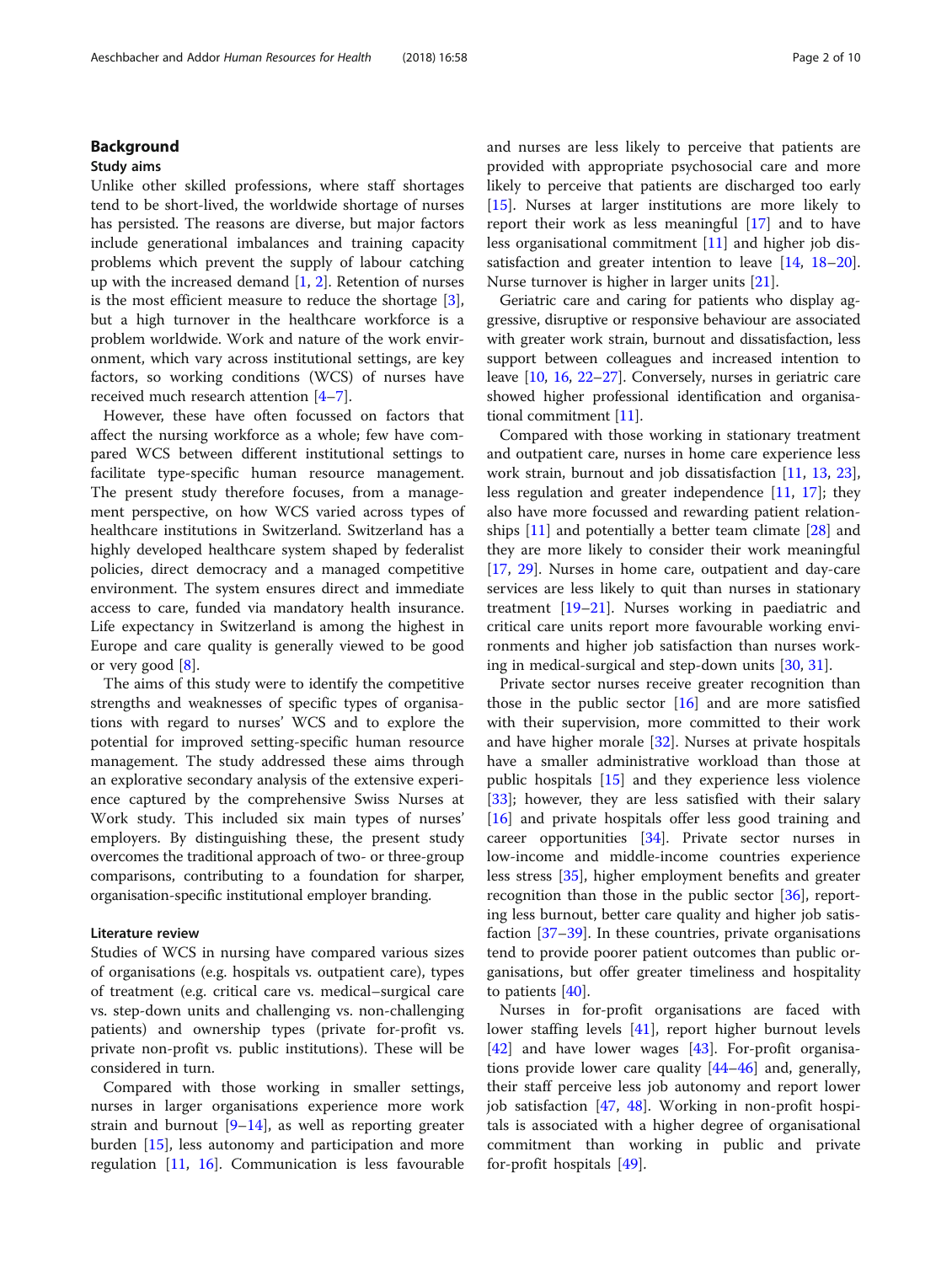#### Theoretical perspective on institutional differences

The most relevant variables for differentiating healthcare institutions are organisational size, activity type and ownership and goal systems  $[50, 51]$  $[50, 51]$  $[50, 51]$  $[50, 51]$ . These can, therefore, be considered the major mediators of potential differences in WCS between healthcare institutions.

Although the impact of these mediators on WCS was not tested directly in this study, they were used as a basis for generating seven broad hypotheses regarding institutional differences (Table [1](#page-3-0)), derived from multitheoretical arguments (see Additional file [1](#page-7-0) for a more thorough review) and previous research. These hypotheses were then tested statistically.

## **Mathods**

## Data

We tested our hypotheses regarding the institutional differences using data from the Swiss Nurses at Work study [[52\]](#page-9-0). This was the first retrospective longitudinal cohort study of the entire career paths of nurses who worked in Switzerland between 1970 and 2014. Data from 15 301 nurses were collected between September 2014 and February 2015 through an online validated questionnaire in the three main languages spoken in Switzerland; this was developed by the research team using some items from existing instruments. The survey assessed various aspects of workplace quality and WCS and included a parallel section on simultaneous personal events, socio-demographic data and personality types, allowing a deeper analysis of possible determinants of nurses quitting their job.

#### Institutional categories

We defined six main types of organisations as independent variables (Table [2](#page-4-0)): public hospitals (PuHs), private for-profit hospitals (PrHs), private medical offices (PrOs; this includes general practitioners), socio-medical institutions (SOMEDs) such as nursing homes, non-profit organisations (NPOs; i.e., associations, foundations and international organisations) and home care services  $(HCs).$ <sup>1</sup> Together, these employ about 90% of all nurses in Switzerland.

#### Sample

Of the initial 15 301 participants of the Nurses at Work study, 12 755 reported experiences for at least one episode of work as a nurse. From these 17 560 work episodes, 1265 were excluded because the employment was for less than 1 month or job tenure information was missing and 236 because the individuals worked less than one full day per week or workload information was missing. Finally, we excluded 1756 episodes at healthcare institutions not belonging to one of the six organisation types introduced earlier, including self-employment. The resulting sample captured 14 303 work episodes from 11 232 nurses (Additional file [2](#page-7-0)). However, when sex and age were included in the regression models, the sample size decreased substantially because of many missing values for these variables. We, therefore, analysed a subsample of the cases with complete information for all control variables, which included 8399 work episodes from 6490 nurses (Table [3](#page-4-0)). The following sections refer only to the results of the analyses of the fully adjusted models (i.e. based on the subsample). Results for the analyses of the extended sample are presented in Additional files [3](#page-7-0) and [4.](#page-7-0)

## Measures of WCS

The participants were asked to rate their experiences of their current workplace and one previous workplace. All items were assessed with 4-point or 5-point Likert scales according to the original validated instrument, with the option to reply do not know/not applicable. To allow comparison of the means and effects, the answers for items measured on a 5-point scale were rescaled to a 4-point scale ranging from 1 (e.g. very unsatisfying) to 4 (e.g. very satisfying).<sup>2</sup> In the analyses, we regarded these as quasi-interval scales. Multi-item variables were constructed by averaging the scores of the items. The reliability and validity of most items in the Nurses at Work survey were supported by previous studies, although, in some cases, pre-tested items with wording tailored to the nursing context were used.

Principal component analysis was used to reduce the number of variables of the original study (described in Statistical analysis, below). Ultimately, 12 variables were used in the analyses: autonomy, participation, flexibility of work hours, relationships, recognition, alienation, advancement, organisational commitment, professional identification, job satisfaction, satisfaction with salary and turnover intention.<sup>3</sup>

Autonomy (related to self-determination) was measured by an item proposed by Spreitzer's Psychological Empowerment Scale [[53\]](#page-9-0); participation was measured by three items ( $\alpha$  = .78) based on the Practice Environment Scale of the Work Index Revised (PES-NWI) [\[54](#page-9-0)]; and *flexibility of work hours* was measured using three pre-tested items  $(\alpha = .67)$  addressing the degree of consideration of personal requests regarding shifts, workload and department. The relationships scale comprised five variables ( $\alpha$  = .80): a formative measure of the quality of internal communication, assessed by three items (specific to Nurses at Work) that measured communication with superiors, physicians and colleagues; a four-item measure of social support from the nurse's superiors ( $\alpha$  = .92); a two-item measure of support from colleagues ( $\alpha$  = .62), both based on the Job Content Questionnaire [\[55](#page-9-0)]; an inverted variable that measured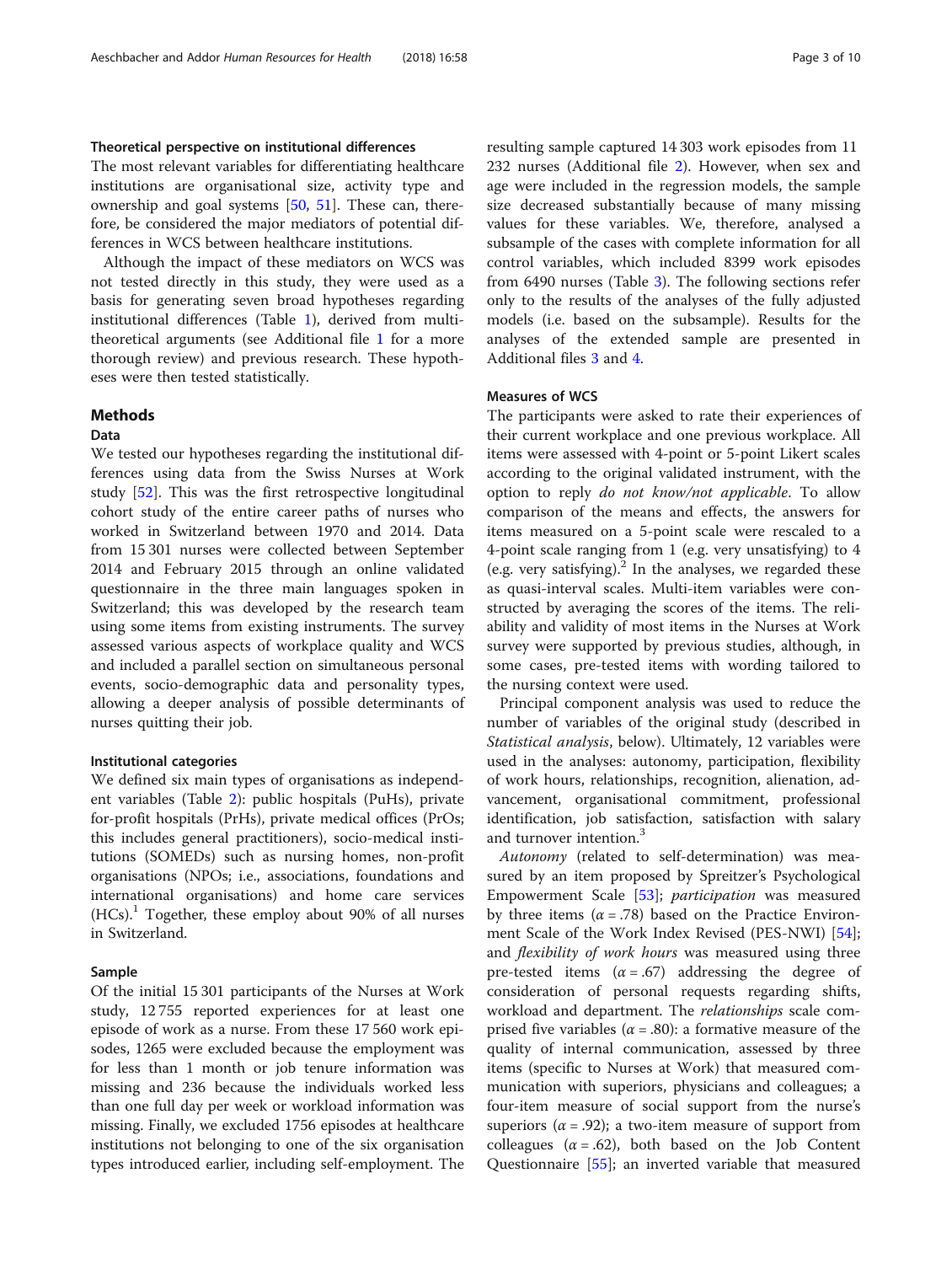<span id="page-3-0"></span>

| Table 1 Theoretical reflection of differences between | healthcare institutions and related expectations                                                                                               |                                                                                                                                                                                                                                                                                                                                                                                                                                                                                                                                                                                                                                                                                                                                                                                                                                                                                                                                                                                                                                                                                                                                                                        |
|-------------------------------------------------------|------------------------------------------------------------------------------------------------------------------------------------------------|------------------------------------------------------------------------------------------------------------------------------------------------------------------------------------------------------------------------------------------------------------------------------------------------------------------------------------------------------------------------------------------------------------------------------------------------------------------------------------------------------------------------------------------------------------------------------------------------------------------------------------------------------------------------------------------------------------------------------------------------------------------------------------------------------------------------------------------------------------------------------------------------------------------------------------------------------------------------------------------------------------------------------------------------------------------------------------------------------------------------------------------------------------------------|
| Underlying mediators of institutional<br>differences  | Associated theories and mechanisms                                                                                                             | Derived hypotheses                                                                                                                                                                                                                                                                                                                                                                                                                                                                                                                                                                                                                                                                                                                                                                                                                                                                                                                                                                                                                                                                                                                                                     |
| Organisational size                                   | Evolutionary model of organisation [68], High-performance<br>Differentiation in Organisation [67],<br>[69]<br>work systems<br>e.g. Theory of   | expect that larger institutions can offer more formal benefits, salary (resulting in higher<br>(e.g. nursing homes, home care services) [69], which might also increase level of work<br>Resource hypothesis: Through more resources, diversification and fixed policies, we<br>formalisation that is associated with larger organisations [67], we expect that nurses<br>working in larger types of organisations (i.e. hospitals) are less likely to experience<br>autonomous and participative work than nurses working in smaller organisations<br>Regulation hypothesis: Due to higher levels of standardisation, regulation and<br>strain and lower job satisfaction and organisational commitment [70, 71<br>satisfaction with salary) and advancement [72].                                                                                                                                                                                                                                                                                                                                                                                                    |
| Activity type                                         | e.g. Economisation at hospitals [15]; Job characteristics<br>theory [73], Self-determination theory [70, 74], Social<br>interaction model [75] | settings, we expect that nurses in outpatient or home care experience a higher degree of<br>emotions and less relatedness-report more stress [70, 75]. Furthermore, we expect stress<br>face specific occupational stressors (e.g. challenging patient behaviour, specific conditions<br>Pricing-system hypothesis: Since in Switzerland, stationary acute care is priced through<br>Long-term care hypothesis: We expect that nurses working in stationary long-term care<br>flat rates per case [Diagnosis Relate Groups (DRG)] while outpatient and long-term care<br>are priced through time fees, we expect hospital nurses to experience more alienating<br>autonomy and participation, more rewarding patient relationships, good team climate<br>to be even higher since socio-medical institutions are especially concerned with staff<br><b>Outpatient hypothesis:</b> Since outpatient nurses often work in more rural or mobile<br>related to more intensive care), and therefore—since this is connected to negative<br>WCS through less care quality and more work strain [15].<br>but lower levels of advancement opportunities [77].<br>shortage [76]. |
| Ownership and goal system                             | e.g. Three-Sector Economy [78], Public Service Motivation<br>[79], Self-determination theory [70]                                              | regulations [82], we expect non-profit organisations and home care services to experience<br>and individual care [80] and are more likely to specialise on certain, profitable treatments<br>Public hypothesis: Since public organisations are policy-driven [78], offer a wider range<br>of treatments [83] and are closer to public education and research (especially education<br>For-profit hypothesis: Since private for-profit hospitals often focus on private patients<br>oriented work, is associated with a more self-determined work environment and less<br>[81], we expect that nurses working for private hospitals perceive more convenient<br>Non-profit hypothesis: Since mission-oriented work, in contrast to profit- or policy-<br>hospitals), we expect nurses at public organisations to report more advancement<br>environmental WCS than public hospitals, such as less stress and a better social<br>more autonomy, participation as well as more organisational commitment.<br>opportunities.<br>atmosphere.                                                                                                                                |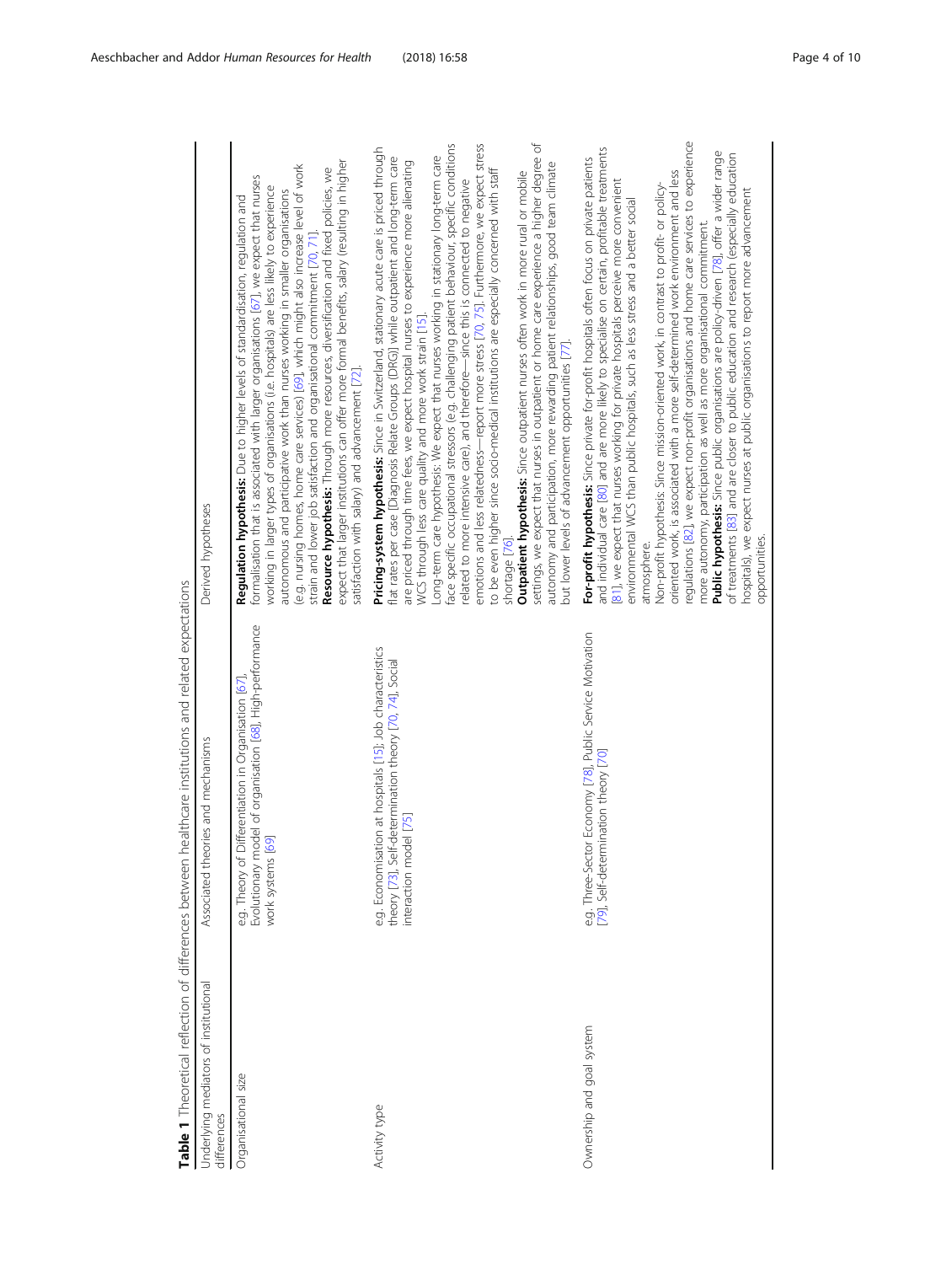<span id="page-4-0"></span>Table 2 Six types of healthcare institutions in Switzerland and their organisational characteristics

| Type of institution<br>Activity type |                                                 | Organisational size                                                  | Ownership and goal system                                                 |  |
|--------------------------------------|-------------------------------------------------|----------------------------------------------------------------------|---------------------------------------------------------------------------|--|
| Public hospitals (PuHs)              | Acute, stationary medical care                  | Public; oriented towards public policy<br>Large<br>(policy-oriented) |                                                                           |  |
| Private hospitals (PrHs)             | Acute, stationary medical care                  | Medium to large                                                      | Private; profit-oriented                                                  |  |
| Private medical offices (PrOs)       | Outpatient medical care                         | Small                                                                | Private; profit-oriented                                                  |  |
| Socio-medical institutions (SOMEDs)  | Residential care, long-term care<br>or day-care | Medium                                                               | Private, public or hybrid; policy-oriented,<br>mission-oriented or hybrid |  |
| Non-profit organisations (NPOs)      | Miscellaneous                                   | Small to large                                                       | Private; mission-oriented                                                 |  |
| Home care services (HCs)             | Home care, long-term care                       | Small                                                                | Private, public; profit-oriented or mission-<br>oriented                  |  |

harassment by colleagues or supervisors with four items  $(\alpha = .72)$  based on the Negative Acts Questionnaire Short Version [[56\]](#page-9-0); and a single-item measure of the general work atmosphere (specific to Nurses at Work).

*Recognition* was assessed by four items ( $\alpha$  = .71) based on the Copenhagen Psychosocial Questionnaire (COP-SOQ-2) [[57](#page-9-0)]. The *alienation* scale captured impediments that explicitly hindered work and aspects of negative work through five variables ( $\alpha$  = .68): work strain, measured with an item from the French version of COPSOQ [[58](#page-9-0)]; impairment by non-nursing tasks, measured by an item from the Contraintes Psychosociales et Organisationnelles questionnaire [[59](#page-9-0)]; two items ( $\alpha$  = .79) based on the Ryden Aggression Scale [\[60\]](#page-9-0), measuring physical and verbal aggression by patients and colleagues; three items ( $\alpha = .79$ ) measuring exhaustion, based on COPSOQ-2 [[57\]](#page-9-0) and the Maslach Burnout Inventory [\[61](#page-9-0)]; and an inverse nursing quality measure comprising two items  $(\alpha = .68)$ from the PES-NWI. Advancement was measured by three items ( $\alpha$  = .75) that assessed the opportunity to use skills and learn new things, and promotion opportunities, based on COPSOQ-2 and the job satisfaction scale [[62](#page-9-0)]. Organisational commitment and professional identifica*tion* were assessed with one and four items  $(\alpha = .90)$ , respectively, based on the work of Allen and Meyer [[63](#page-9-0)]. Overall job satisfaction was assessed with one item based on the COPSOQ-2 and satisfaction with salary assessed satisfaction with salary compared to similar professions (specific to Nurses at Work). Turnover intention was assessed with a single-item measurement based on the Mobley, Horner and Hollingsworth Questionnaire [\[64\]](#page-9-0).

#### Statistical analysis

Principal component analysis was applied to the constructs of the original study to reduce the number of variables and obtain orthogonal (independent) factors via varimax rotation. The Kaiser–Meyer–Olkin sampling adequacy measure indicated that the analysis was appropriate.<sup>3</sup> Concepts or variables with either moderate loading on several components or insufficient loading on

**Table 3** Description of the subsample analysed in the fully adjusted models

| Sample of individuals captured in the analysis ( $n = 6490$ )                  | n                | Percent/years      |
|--------------------------------------------------------------------------------|------------------|--------------------|
| Women                                                                          | 5 659 (male 831) | 87.2% (male 12.8%) |
| Average age (ages ranging from 20 to 64 years)                                 |                  | 42.0 years         |
| Highest diploma                                                                |                  |                    |
| Basic nurse diploma                                                            | 3765             | 58.0%              |
| Specialisation diploma (postgraduate studies, certificate of advanced studies) | 1 1 7 4          | 18.1%              |
| Higher professional education (HöFa 1 & 2, diploma of advanced studies)        | 594              | 9.2%               |
| Bachelor, Master or PhD in nursing or other discipline                         | 957              | 14.7%              |
| Sample of reported work episodes captured in the analysis ( $n = 8399$ )       | n                | Percent            |
| Public hospitals (PuHs)                                                        | 5 5 6 7          | 66.3               |
| Socio-medical institutions (SOMEDs)                                            | 1219             | 14.5               |
| Home care services (HCs)                                                       | 763              | 9.1                |
| Private hospitals (PrHs)                                                       | 690              | 8.2                |
| Non-profit organisations (NPOs)                                                | 105              | 1.3                |
| Private medical offices (PrOs)                                                 | 55               | 0.7                |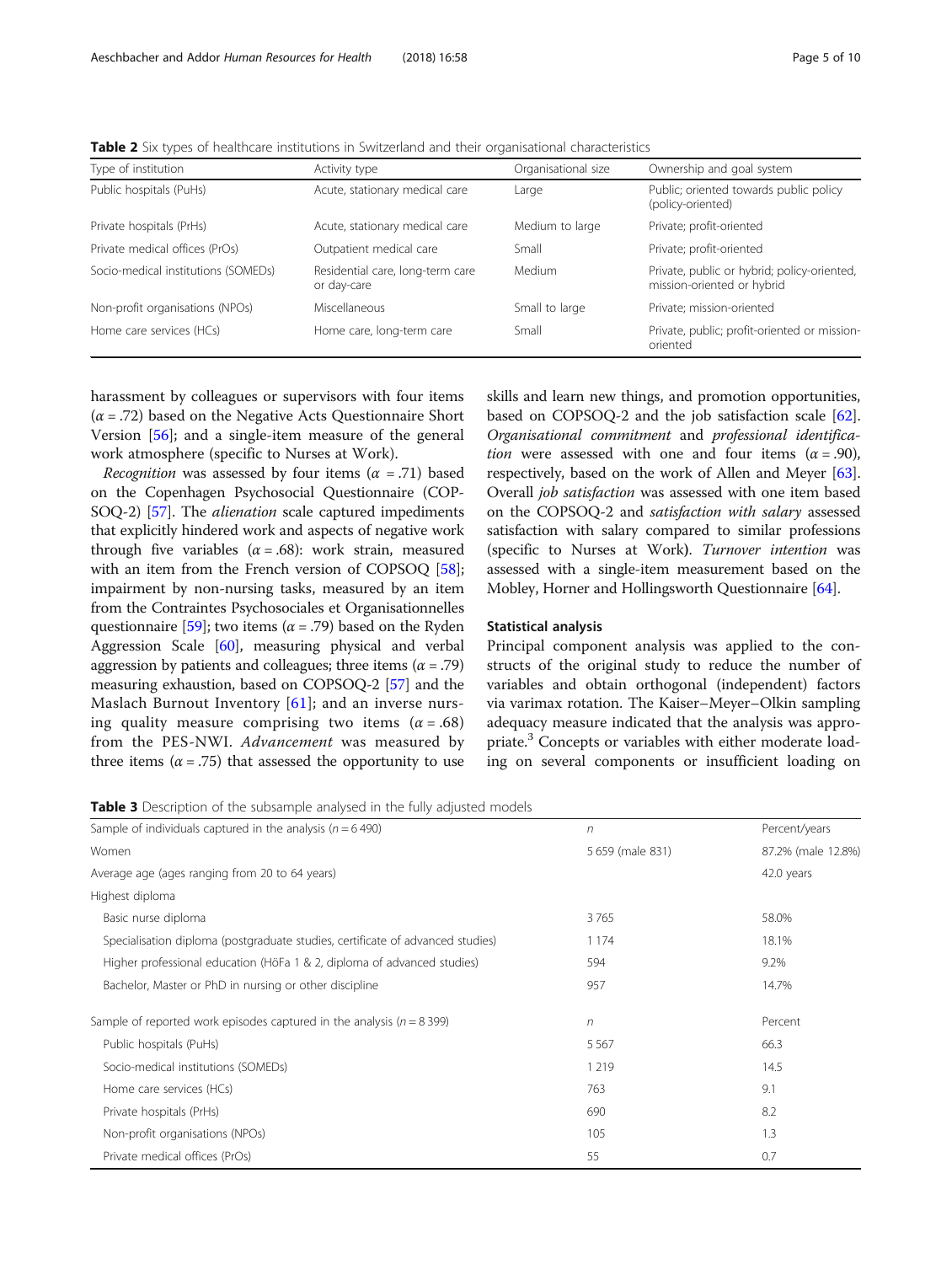identified components were considered distinct and were not further aggregated. Other concepts or variables with substantial latent connections were aggregated to second-order constructs by averaging the specific ratings.

We compared WCS between the organisation types by predicting the 12 workplace measures according to the type of organisation using multivariate linear regression analyses with cluster-adjusted standard errors to correct for repeated measurements, controlling for workload (log distribution), duration of employment (log distribution), diploma level, sex, age and currency of the work episode. Categorical institutional effects were compared using post hoc tests with Bonferroni-adjusted significance levels.

## Results

Table 4 presents the rankings of employer types based on their effects on each WCS, starting with the employer type that predicts the lowest rating in the second column and ends with the employer type that predicts the highest one (seventh column). The superscript significance labels attached to the employer types indicate differences that are statistically significant at the 5% level. Employer types sharing a letter in their superscript significance label did not differ significantly with regard to their corresponding WCS. For example, NPOs were associated with the highest degree of perceived autonomy; however, the difference between NPOs and PrOs as well as the difference between NPOs and HCs were statistically insignificant, which is indicated through the corresponding significance labels which share a common letter, in this case, the letter 'C'. The estimates and the relevant descriptive statistics may be retrieved from Additional file [5](#page-7-0) and visualised data may be viewed in Additional files [6](#page-7-0) and [7.](#page-7-0)

An alternative model based on the full sample of 11 232 nurses, albeit without the incomplete control variables (sex and age), is presented in Additional files [3](#page-7-0) and [4](#page-7-0). The estimates or their rankings, respectively, did not diverge heavily from those presented here.<sup>4</sup>

### WCS at public and private hospitals

Nurses reported almost identical low levels of autonomy, participation and flexibility of work hours for both PuHs and PrHs compared to other types of healthcare institution, as well as significantly lower organisational commitment. Professional identification was similar at PuHs and PrHs to that at other institutions. Despite their common features, PuH and PrH ratings differed in several aspects. PuH ratings were higher for *advance*ment opportunities, such as the opportunity to develop and use skills and for good career opportunities; these ratings were also higher compared to other types of institutions. Working at PuHs was associated with more satisfaction with salary than work at PrHs, but nurses in PuHs experienced greater alienation, involving, for example, work strain or aggression.

#### WCS in non-profit organisations and home care settings

Autonomy, participation and flexibility of working hours were higher in NPOs (and, to a lesser extent, HCs) than in other types of institutions. As with PuHs, NPOs and HCs were relatively highly rated for advancement. NPOs were associated with the highest degree of organisational commitment. Job satisfaction was significantly higher at NPOs than at PuHs, PrHs and SOMEDs and higher than

Table 4 Comparison of working conditions across the different types of institutions (multivariate analysis)

| Dependent variables         | Independent variables           |                                 |                      |                     |                     |                   |  |
|-----------------------------|---------------------------------|---------------------------------|----------------------|---------------------|---------------------|-------------------|--|
|                             | Lowest marginal<br>prediction   |                                 |                      |                     |                     |                   |  |
| Autonomy                    | PrOsABC                         | PuHs <sup>A</sup>               | PrHsAB               | SOMEDs <sup>B</sup> | $HCs^{BC}$          | NPOS <sup>C</sup> |  |
| Flexibility                 | PuHs <sup>A</sup>               | SOMED <sub>s</sub> <sup>A</sup> | PrHs <sup>AB</sup>   | $Pros^{AB}$         | $HCs^B$             | NPOs <sup>B</sup> |  |
| Participation               | PuHs <sup>A</sup>               | $PrHs^A$                        | $Pros^{ABC}$         | SOMEDs <sup>B</sup> | HCs <sup>C</sup>    | $NPOS^{BC}$       |  |
| Relationships               | SOMED <sub>s</sub> <sup>A</sup> | $PrHs^B$                        | PuHs <sup>B</sup>    | $NPOS^{AB}$         | $HCs^B$             | ProS <sup>B</sup> |  |
| Recognition                 | SOMEDs <sup>A</sup>             | PrHsAB                          | PuHs <sup>AB</sup>   | HCs <sup>C</sup>    | $NPOS^{BC}$         | $Pros^{BC}$       |  |
| Absence of alienation       | SOMEDs                          | PuHs <sup>C</sup>               | $PrHs^B$             | $HCs^{AB}$          | NPOS <sup>ABC</sup> | Pros <sup>A</sup> |  |
| Advancement                 | ProS <sup>A</sup>               | SOMED <sub>s</sub> <sup>A</sup> | PrHsAB               | HCs <sup>C</sup>    | $NPOs^{BC}$         | $Puts^C$          |  |
| Organisational commitment   | $PrHs^A$                        | PuHs <sup>A</sup>               | $SOMEDs^{AB}$        | $HCs^B$             | PrOsABC             | NPOS <sup>C</sup> |  |
| Professional identification | $Pros^A$                        | NPOS <sup>A</sup>               | HCs <sup>A</sup>     | PuHs <sup>A</sup>   | $PrHs^A$            | $PrHs^A$          |  |
| Satisfaction with salary    | PrHs <sup>A</sup>               | SOMEDs <sup>B</sup>             | PuHs <sup>B</sup>    | $HCs^B$             | PrOsAB              | $NPOS^B$          |  |
| Job satisfaction            | SOMEDs <sup>A</sup>             | PrHsAB                          | PuHs <sup>B</sup>    | $HCs^B$             | $Pros^{ABC}$        | NPOS <sup>C</sup> |  |
| No turnover intention*      | $PrHs^B$                        | NPOS <sup>AB</sup>              | SOMEDs <sup>AB</sup> | PuHs <sup>AB</sup>  | HCs <sup>A</sup>    | $Pros^{AB}$       |  |

Notes: Cluster-robust multivariate linear regressions. Variables included in the model, but not shown, are sex, age, diploma, currency of the work episode, workload (ln) and duration (ln) of employment. Superscript significance labels: employer types sharing a letter in the label did not differ significantly at the 5-percent level with regard to their corresponding WCS. \*Only assessed for the current work episode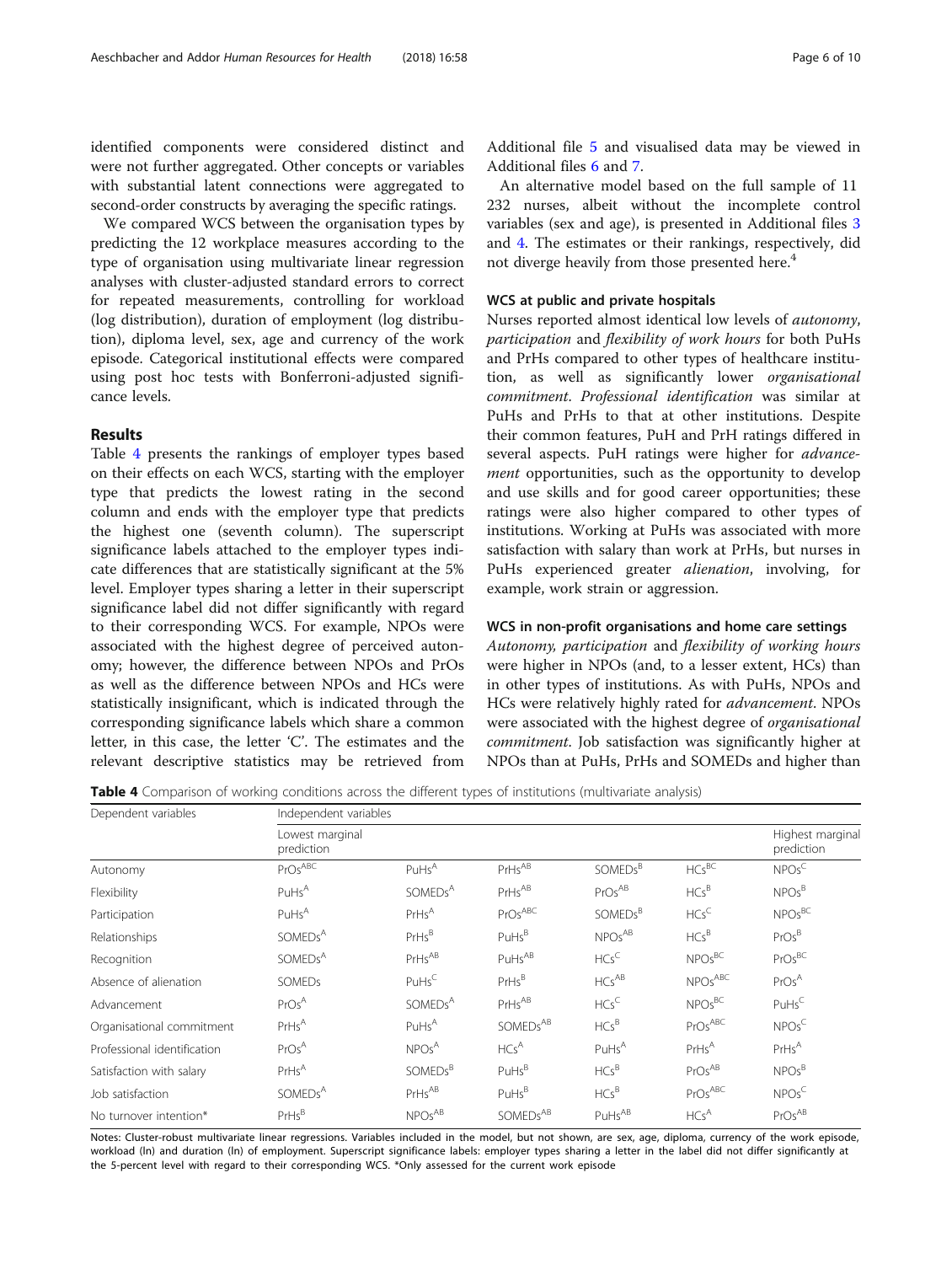at HCs. NPOs and HCs were average for alienation and for relationships with superiors and colleagues.

#### WCS at socio-medical institutions

SOMED work was considered to be significantly more alienating than work at other institutions, i.e. more stressful, exhausting and with greater interference from non-nursing tasks and aggression. SOMED nurses were more likely to report staff shortages and poor quality of care, as well as rather low aspects of relationships, with a difficult work atmosphere and a less supportive environment and rather low levels of perceived recognition. Conversely, SOMED workplaces were rated higher than PuHs and PrHs for autonomy and participation.

## WCS at private medical offices

PrOs were rated higher than the other institutions for some aspects of relationships and were associated with significantly less alienation. They were also associated with higher care quality than the other types of institutions except for NPOs and with less aggressive behaviour.<sup>5</sup> However, PrO workplaces were less frequently perceived to offer good advancement opportunities and nurses at PrOs *identified with their profession* significantly less than at almost all the other institutions (significant at the 10% level).

#### **Discussion**

Overall, the findings supported the Regulation hypothesis, according to which nurses perceive less autonomy and *participation* in the larger types of healthcare institutions. In hospitals, nurses had less *autonomy* and were less likely to participate in important decisions and, especially in PuHs, nurses perceived a higher degree of alienation compared to other institutions.

There was no obvious support for the Resource hypothesis, according to which larger types of organisations offer greater extrinsic rewards and advancement opportunities. Although PuHs, as large institutions, offered greater advancement opportunities than smaller types of institutions, but this was not the case for PrHs, which are also large institutions. Furthermore, the differences in satisfaction with salary did not indicate better salaries at larger institutions.

The analysis did not support the Pricing-system hypothesis, according to which nurses perceive greater alienation because of economic pressure induced through flat-rate priced treatments (Diagnosis-Related Groups) at hospitals. At the level of first-order variables, PuH workplaces were rated higher than other healthcare institutions in terms of work strain (mostly without statistical significance) and were lower for perceived care quality. Alienation (a second-order construct) was more prevalent at PuHs than at most other institution types. However, PrHs, which also price at flat rates per case, were rated as average for these variables; thus, the higher alienation at PuHs may not result from the pricing system.

The Long-term care hypothesis was supported by the findings. SOMED workplaces, often concerned with additional stressors, were associated with alienation.

HC workplaces were associated with greater *participa*tion and recognition and a tendency for better relation-ships than other workplaces (see Additional files [6](#page-7-0) and [7\)](#page-7-0). Similarly, PrO workplaces were above average for recognition and relationships. These findings supported the Outpatient hypothesis.

There was support for the For-profit, Non-profit and Public hypotheses. PrHs were perceived as less *alienat*ing than PuHs, providing support for the For-profit hypothesis, that is, nurses perceive more convenient WCS, such as less stress and aggression, when there is specific selection of treatments. However, *relationships* were equally rated in PrHs and PuHs. Supporting the Non-profit hypothesis, NPOs were rated highest for intrinsic aspects and for nurses' organisational commitment. The Public hypothesis was also supported by career opportunities being especially associated with PuHs.

Although these findings refer to the Swiss healthcare sector, they may also be relevant to other countries with similar economic and political contexts, as well to low- and middle-income countries. Although nursing conditions may vary between countries according to their specific health systems, it might be expected that the mechanisms for within-country variance related to the organisational characteristics of healthcare providers, such as size, field of activity and ownership, would be similar between countries. However, the degree to which healthcare organisations may adjust or compensate for WCS associated with inherent organisational characteristics may be highly dependent on country-specific political and economic contexts, such as the level of competitiveness in the health sector, as well as the degree to which nurses may react to certain WCS, which may depend on the state of the labour market, employee mobility and cultural background.

This study had some limitations. Since a sampling frame such as an eligible registry of professional nurses did not exist, the surveyed sample may lack representativeness due to self-selection bias. Moreover, the crosssectional analyses of working conditions did not reveal causal directions and did not address fixed individualspecific effects potentially correlated with the independent variables.

The data of the original study were self-reported and, thus, possibly affected by response and social desirability biases [[65](#page-9-0)]. The retrospective survey design potentially introduced data bias through memory loss about older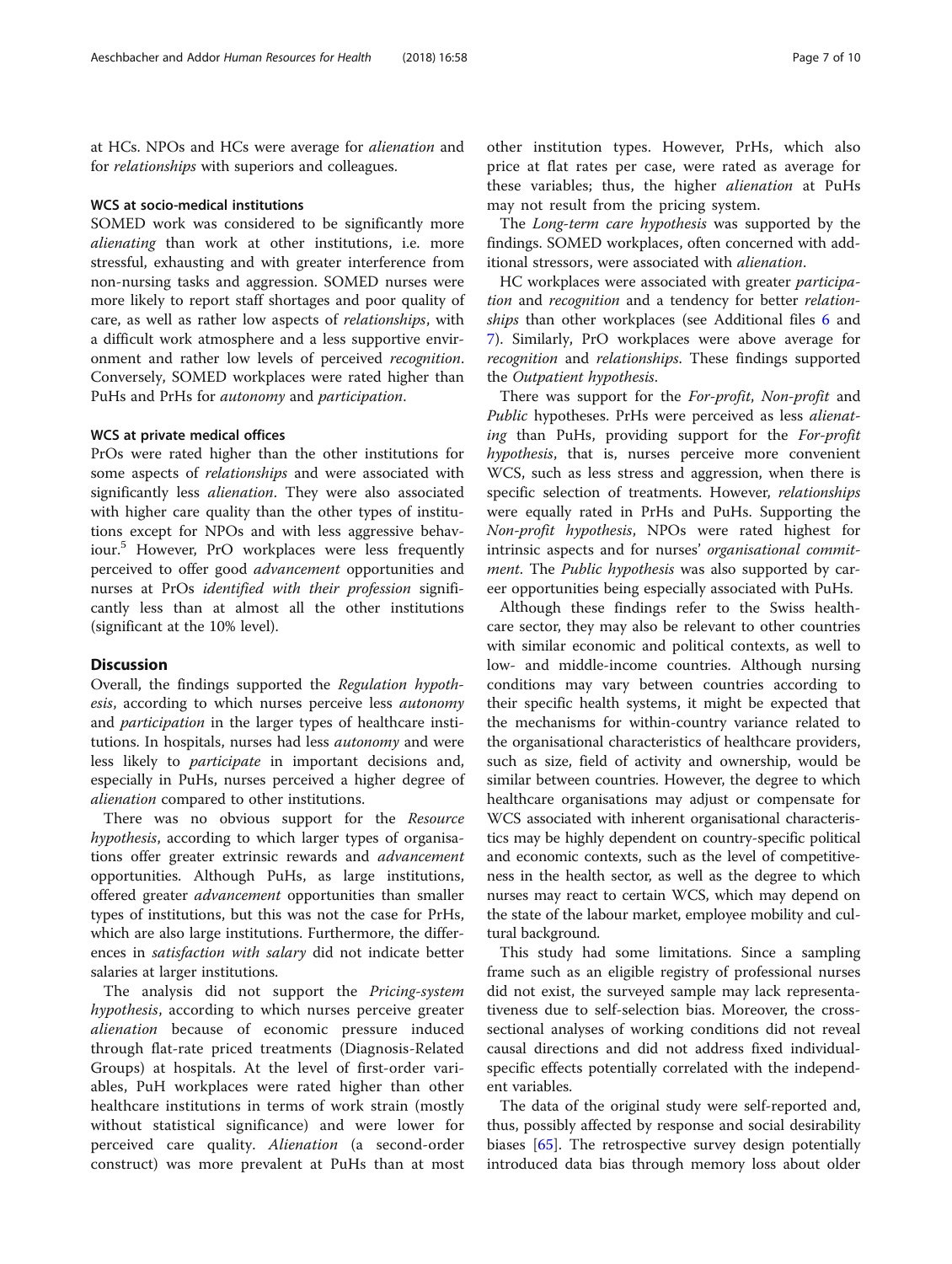<span id="page-7-0"></span>job episodes and missing values due to the length of the questionnaire [[8\]](#page-8-0). In addition, a programming error in the questionnaire in the first few months of the survey resulted in data about sex and age only being available for less than half of the sample, limiting the sample size used in the regression models that included sex and age as control variables. Finally, our study was limited to the variables available in the original study. Although a broad range of WCS were assessed, we cannot claim to have assessed the full range of relevant WCS, including, for example, the attractiveness or interest of the tasks themselves. Furthermore, we could not perform multilevel analyses that clustered specific institutions because they were not identified in the original study. The final limitation of this study was its restricted immediacy in testing the hypotheses because the theorised effects of size, activity type and ownership were only measured through interactions with other factors associated with these categories.

## Conclusions

The focus of this study on workplace differences between types of healthcare organisations rather than on characteristics of the healthcare sector as a whole showed that WCS in nursing, although generally challenging, differed between institution types. WCS varied according to the type of patient and treatment, institution size and organisational ownership. Although the nature of some institutions predisposes them to specific characteristics, healthcare employers should strive to eliminate their institution type-specific WCS deficits to remain competitive on the labour market, while exploiting their inherent strengths to create unique institutional branding to help the recruitment and retention of nurses. PrHs and PuHs need to improve autonomy and participation in the workplace, PrOs should offer more training and advancement opportunities and SOMEDs should try to compensate for their demanding work environment by offering better formal WCS. PuHs can communicate their advantage in terms of advancement opportunities, PrHs and PrOs may attract applicants with a more convenient work environment and NPOs and HCs may succeed in recruitment by promoting their high ratings for self-determined work and recognition.

## **Endnotes**

<sup>1</sup>See Additional file 8 for more details on the categorisation.

<sup>2</sup>Standardisation was not applied due to the longitudinal nature of the data [[66](#page-9-0)] and easiness of results reception. Values were transformed as New value = Old value  $\times$  (3/4) + (1/4).

For a detailed overview of the constructs and items, see Additional file 9.

<sup>4</sup>The effects remained relatively stable across the sample and the subsample (with the control variables sex and age). This implied that the differences were robust against sex and age differences and that the sample proportions and associated representation of the population were unaffected by including only the cases with complete information.

 ${}^{5}$ See Additional file 6 for comparisons of the firstorder constructs.

## Additional files

| <b>Additional file 1:</b> Theoretical arguments for institution-dependent<br>variance in working conditions. (DOCX 33 kb)            |
|--------------------------------------------------------------------------------------------------------------------------------------|
| <b>Additional file 2:</b> Description of the extended study sample.<br>(DOCX 13 kb)                                                  |
| <b>Additional file 3:</b> Compared working conditions (model without age<br>and sex as control variables). (DOCX 15 kb)              |
| <b>Additional file 4:</b> Compared working conditions (visualised; model<br>without age and sex as control variables). (DOCX 124 kb) |
| <b>Additional file 5:</b> Descriptive statistics and institutional effects<br>(fully adjusted models). (DOCX 15 kb)                  |
| <b>Additional file 6:</b> Compared working conditions on the level of<br>first-order constructs. (DOCX 122 kb)                       |
| <b>Additional file 7:</b> Compared working conditions (visualised).<br>(DOCX 126 kb)                                                 |
| <b>Additional file 8:</b> Categories of medical institutions. (DOCX 14 kb)                                                           |
| <b>Additional file 9:</b> Measures of working conditions. (DOCX 17 kb)                                                               |

#### Abbreviations

HCs: Home care services; NPOs: Non-profit organisations; PrHs: Private for-profit hospitals; PrOs: Private medical offices; PuHs: Public hospitals; SOMEDs: Socio-medical institutions; WCS: Working conditions

#### Acknowledgements

We thank the Nurses at Work team members: Véronique Addor [University of Applied Sciences and Arts Western Switzerland, (HES-SO), Principal Investigator], Jacques-Antoine Gauthier (University of Lausanne), René Schwendimann (University of Basel), Adeline Paignon [University of Applied Sciences and Arts Western Switzerland (HES-SO)], Dalit Jäckel (University of Basel) and Boris Wernli [Swiss Centre of Expertise in the Social Sciences (FORS)].

#### Funding

The Nurses at Work study was supported by the Swiss National Science Foundation Swiss National Science Foundation grant #105318\_147159, the Swiss Health Observatory grant #150010772, the State Secretariat for Education, Research and Innovation grant #88.2013.0042, the Federal Office of Public Health grant #1014–50109, and the Haute école spécialisée de Suisse occidentale (HES-SO).

#### Availability of data and materials

The Nurses at Work database was made available by the authors upon submission of a research protocol.

#### Authors' contributions

RA performed the statistical analyses, interpreted the data, and is the main contributor to the manuscript. VA was the Principal Investigator of the Nurses at Work study, responsible for the study design, the questionnaire development and the data collection; she contributed to the manuscript. Both authors read and approved the final manuscript.

#### Ethics approval and consent to participate

Since the nurses at work online suvey pertains to health professionals with no inclusion of other 'human subjects' [Switzerland's Law on Research on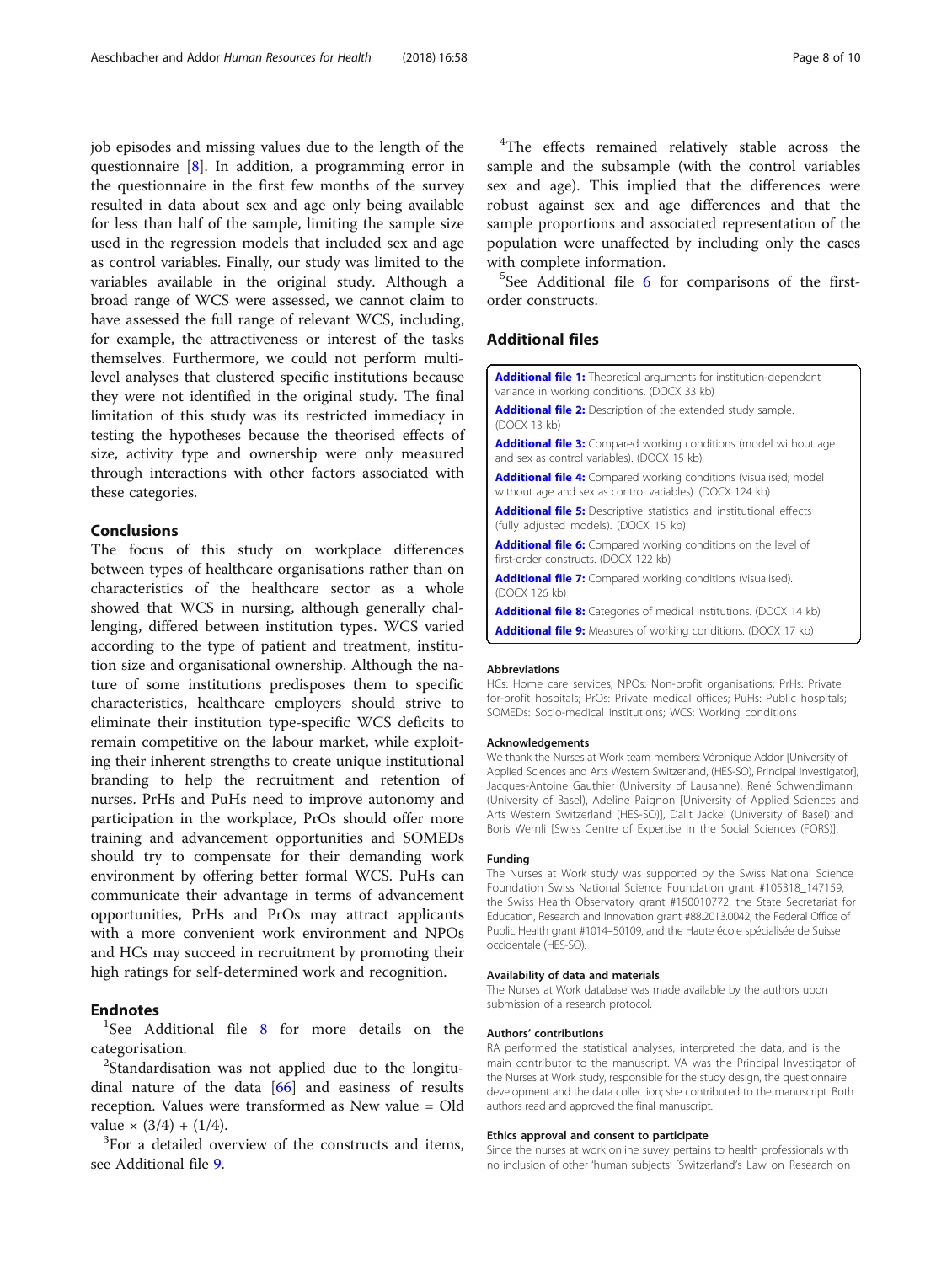<span id="page-8-0"></span>Human Beings (L 810.30, art. 118)], this sub-study required no approval by the Swiss Ethics Commission. However, the Nurses at Work study requested and obtained a favourable presidential opinion from the Swiss Ethics Committee on research involving humans (Protocol 119/14 of April 16, 2014).

#### Consent for publication

Not applicable

#### Competing interests

The authors declare that they have no competing interests.

## Publisher's Note

Springer Nature remains neutral with regard to jurisdictional claims in published maps and institutional affiliations.

#### Author details

<sup>1</sup>University of Fribourg (CH), Bd de Pérolles 90, CH-1700 Freiburg, Switzerland. <sup>2</sup>University of Applied Sciences and Arts Western Switzerland (HES-SO), Geneva, Switzerland.

## Received: 13 June 2018 Accepted: 15 October 2018 Published online: 09 November 2018

#### References

- 1. Marć M, Bartosiewicz A, Burzyńska J, Chmiel Z, Januszewicz P. A nursing shortage–a prospect of global and local policies. Int Nurs Rev. 2018. [https://](https://onlinelibrary.wiley.com/doi/epdf/10.1111/inr.12473) [onlinelibrary.wiley.com/doi/epdf/10.1111/inr.12473.](https://onlinelibrary.wiley.com/doi/epdf/10.1111/inr.12473) Accessed 30 Oct 2018.
- 2. Fox RL, Abrahamson K. A critical examination of the U.S. nursing shortage: contributing factors, public policy implications. Nurs Forum. 2009;44(4):235–44.
- 3. Addor V, Jeannin A, Schwendimann R, Roulet Jeanneret F. Career paths of 1988 and 1998 nurse graduates in Switzerland: nurses at work pilot study. J Nurs Manag. 2017;25(4):318–25.
- 4. Nei D, Snyder LA, Litwiller BJ. Promoting retention of nurses: a meta-analytic examination of causes of nurse turnover. Health Care Manag Rev. 2015; 40(3):237–53.
- 5. Currie EJ, Hill RAC. What are the reasons for high turnover in nursing? A discussion of presumed causal factors and remedies. Int J Nurs Stud. 2012; 49(9):1180–9.
- 6. Poghosyan L, Liu J, Shang J, D'aunno T. Practice environments and job satisfaction and turnover intentions of nurse practitioners: implications for primary care workforce capacity. Health Care Manag Rev. 2017;42(2):162–71.
- 7. Al-Hamdan Z, Manojlovich M, Tanima B. Jordanian nursing work environments, intent to stay, and job satisfaction. J Nurs Scholarsh. 2017; 49(1):103–10.
- 8. De Pietro C, Camenzind P, Sturny I, Crivelli L, Edwards-Garavoglia S, Spranger A, et al. Switzerland: health system review. Health Syst Transit. 2015;17(4):1–288.
- 9. Shamian J, Kerr MS, Laschinger HKS, Thomson D. A hospital-level analysis of the work environment and workforce health indicators for registered nurses in Ontario's acute-care hospitals. Can J Nurs Res Arch. 2016;33(4):35–50.
- 10. Chamberlain SA, Gruneir A, Hoben M, Squires JE, Cummings GG, Estabrooks CA. Influence of organizational context on nursing home staff burnout: a cross-sectional survey of care aides in Western Canada. Int J Nurs Stud. 2017;71:60–9.
- 11. Stordeur S, D'hoore W, van der Heijden B, Dibisceglie M, Laine M, van der Schoot E. Leadership, job satisfaction and nurses' commitment. In: Hasselhorn H-M, Tackenberg P, Müller BH, editors. Working conditions and intent to leave the profession among nursing staff in Europe. Stockholm: National Institute for Working Life; 2003. p. 28–45.
- 12. Cocco E, Gatti M, de Mendonça Lima CA, Camus V. A comparative study of stress and burnout among staff caregivers in nursing homes and acute geriatric wards. Int J Geriatr Psychiatry. 2003;18(1):78–85.
- 13. van der Schoot E, Ogińska H, Estryn-Behar M. Burnout in the nursing profession in Europe. In: Hasselhorn H-M, Tackenberg P, Müller BH, editors. Working conditions and intent to leave the profession among nursing staff in Europe. Stockholm: National Institute for Working Life; 2003. p. 53–7.
- 14. McHugh MD, Kutney-Lee A, Cimiotti JP, Sloane DM, Aiken LH. Nurses' widespread job dissatisfaction, burnout, and frustration with health benefits signal problems for patient care. Health Aff. 2011;30(2):202–10.
- 15. Braun B, Klinke S, Müller R, Rosenbrock R. Einfluss der DRGs auf Arbeitsbedingungen und Versorgungsqualität von Pflegekräften im Krankenhaus: Ergebnisse einer bundesweiten schriftlichen Befragung repräsentativer Stichproben von Pflegekräften an Akutkrankenhäusern in den Jahren 2003, 2006 und 2008. 2011. [http://nbn-resolving.de/urn:nbn:de:](http://nbn-resolving.de/urn:nbn:de:0168-ssoar-375444) [0168-ssoar-375444](http://nbn-resolving.de/urn:nbn:de:0168-ssoar-375444).
- 16. Hegney D, Plank A, Parker V. Extrinsic and intrinsic work values: their impact on job satisfaction in nursing. J Nurs Manag. 2006;14(4):271–81.
- 17. Pokorski J, van der Schoot E, Wickström G, Pokorska J, Hasselhorn H-M (2003). Meaning of work in the European nursing profession. In: Hasselhorn H-M, Tackenberg P, Müller BH, editors. Working conditions and intent to leave the profession among nursing staff in Europe. Stockholm: National Institute for Working Life; 2003. p. 58–63.
- 18. Laine M, Pentti J, Wickström G. Intent to leave nursing in Finland. In: Hasselhorn H-M, Tackenberg P, Müller BH, editors. Working conditions and intent to leave the profession among nursing staff in Europe. Stockholm: National Institute for Working Life; 2003. p. 146–56.
- 19. Stordeur S, Kiss P, Verpraet R, De Meester M, Braeckman L, D'hoore W. Intent to leave nursing in Belgium. In: Hasselhorn H-M, Tackenberg P, Müller BH, editors. Working conditions and intent to leave the profession among nursing staff in Europe. Stockholm: National Institute for Working Life; 2003. p. 125–35.
- 20. van der Schoot E, van der Heijden B. Intent to leave nursing in the Netherlands. In: Hasselhorn H-M, Tackenberg P, Müller BH, editors. Working conditions and intent to leave the profession among nursing staff in Europe. Stockholm: National Institute for Working Life; 2003. p. 193–202.
- 21. Sellgren SF, Kajermo KN, Ekvall G, Tomson G. Nursing staff turnover at a Swedish university hospital: an exploratory study. J Clin Nurs. 2009;18(22): 3181–9.
- 22. Han K, Trinkoff AM, Gurses AP. Work-related factors, job satisfaction and intent to leave the current job among United States nurses. J Clin Nurs. 2015;24(21–22):3224–32.
- 23. Hasson H, Arnetz JE. Nursing staff competence, work strain, stress and satisfaction in elderly care: a comparison of home-based care and nursing homes. J Clin Nurs. 2008;17(4):468–81.
- 24. Lambrechts G, Kuppens S, Maes B. Staff variables associated with the challenging behaviour of clients with severe or profound intellectual disabilities. J Intellect Disabil Res. 2009;53(7):620–32.
- 25. Chung MC, Harding C. Investigating burnout and psychological well-being of staff working with people with intellectual disabilities and challenging behaviour: the role of personality. J Appl Res Intellect Disabil. 2009;22(6): 549–60.
- 26. Josephson M, Lindberg P, Voss M, Alfredsson L, Vingård E. The same factors influence job turnover and long spells of sick leave—a 3-year follow-up of Swedish nurses. Eur J Public Health. 2008;18(4):380–5.
- 27. Gould D, Fontenla M, Anderson S, Conway L, Hinds K. Intention to leave nursing in the United Kingdom. In: Hasselhorn H-M, Tackenberg P, Müller BH, editors. Working conditions and intent to leave the profession among nursing staff in Europe. Stockholm: National Institute for Working Life; 2003. p. 171–81.
- 28. Virtanen P, Oksanen T, Kivimäki M, Virtanen M, Pentti J, Vahtera J. Work stress and health in primary health care physicians and hospital physicians. Occup Environ Med. 2008;65(5):364–6.
- 29. Stacey CL. Finding dignity in dirty work: the constraints and rewards of lowwage home care labour. Sociol Health Illn. 2005;27(6):831–54.
- 30. Choi J, Miller P. Registered nurse perception of patient assignment linking to working conditions and outcomes. J Nurs Scholarsh. 2018;50(5):530–39.
- 31. Choi J, Boyle DK. Differences in nursing practice environment among US acute care unit types: a descriptive study. Int J Nurs Stud. 2014;51(11):1441–9.
- 32. Brunetto Y, Farr-Wharton R, Shacklock K. The impact of supervisor– subordinate relationships on morale: implications for public and private sector nurses' commitment. Hum Resour Manag J. 2010; 20(2):206–25.
- 33. Wei CY, Chiou ST, Chien LY, Huang N. Workplace violence against nurses–prevalence and association with hospital organizational characteristics and health-promotion efforts: cross-sectional study. Int J Nurs Stud. 2016;56:63–70.
- 34. Rojas D, Seghieri C, Nuti S. Organizational climate: comparing private and public hospitals within professional roles. Suma De Negocios. 2014;5(11):10–4.